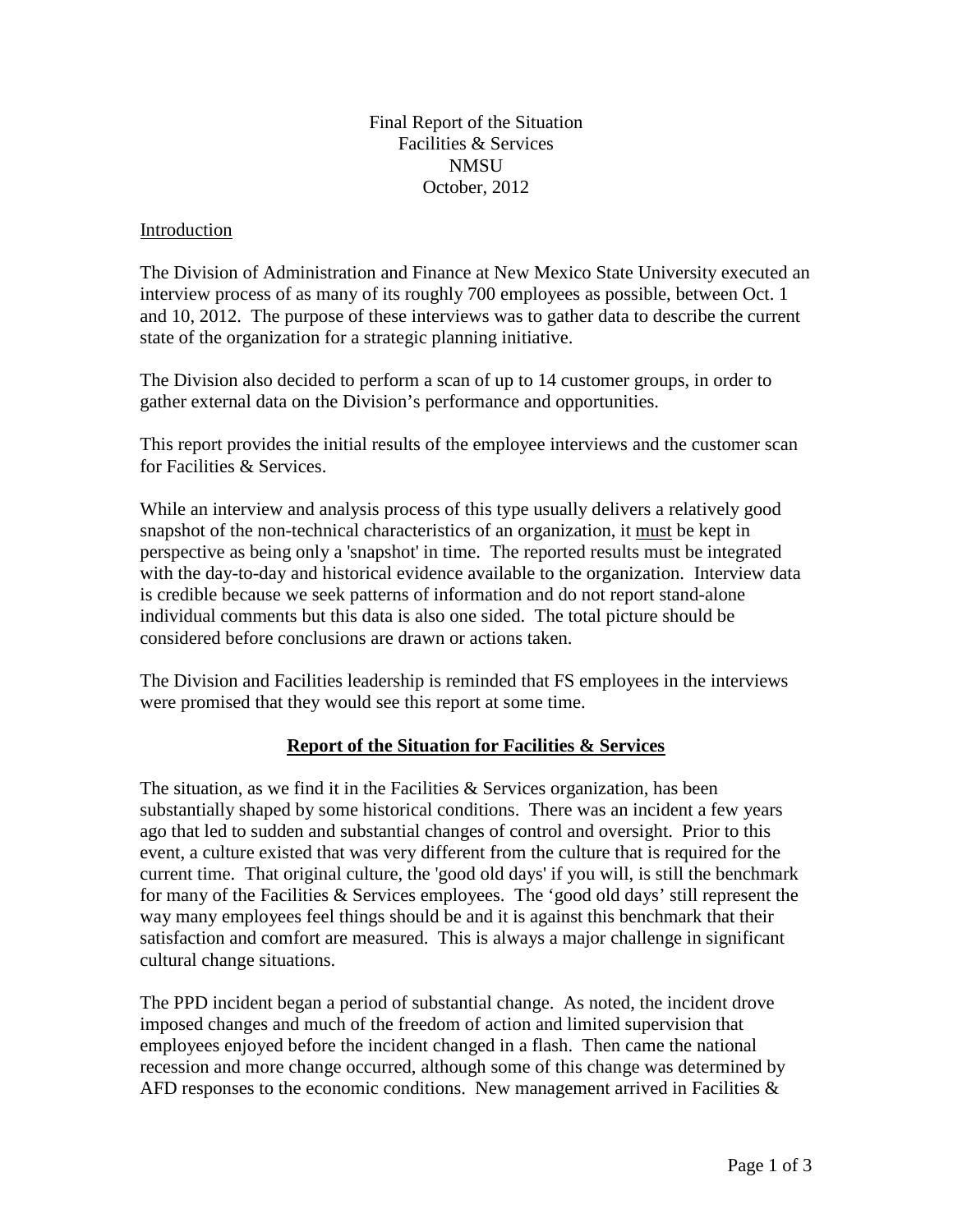Services with, we believe, the goal of changing the culture to one that is on a par with similar institutions. That culture change activity has been going on for the last (roughly) four years.

Many of the issues raised by employees during the interviews appear to be highly correlated to the fact that the culture change has not proceeded far enough to get sufficient numbers of employees on board. This is not surprising given the magnitude of the change in beliefs and behaviors that is needed. It is strongly recommended that modifications be made to the culture change approach that is being utilized.

There are some good foundations on which Facilities & Services can build to become a stronger organization and which will offer some assets to the strategic planning initiative. There is an understanding of the need for positive reinforcement, recognition and appreciation of employees but the levels in the organization are not sufficiently strong to drive the behavior changes needed for the new culture. There is considerable performance data available in Facilities & Services thanks to the AIM system, and this is enhanced with customer surveys. However, the use of measurement at the employee level and for driving behavior is weak.

The organization understands the need for training and development and has ramped up these activities as funding and employee engagement allows, but there remains a perception that T&D has suffered in the past few years. The continuous improvement philosophy of the organization is dependent on management and on employee suggestions to supervisors. The methodology for improvement has not been well communicated at all levels.

Employee participation is quite limited. There is an employee advisory committee but it is still in the early stages. The intentional customer focus design is through organizing some functions in zones, but at this point only grounds and custodians are in this mode. There are several routine meetings for communications and these represent a good start. Even more is needed.

The performance evaluation system is used but not uniformly or as effectively as it might be. Some individual units have moved to more frequent visitation of the employee's goals than annually and this is something the entire organization should consider.

Finally, while there still exists some feelings of inequity between various work units, the employees of Facilities & Services seem to get along and work together reasonably well together.

There are many opportunities for improvement in Facilities  $\&$  Services. The AIM system has greatly increased the amount of supervisory time spent on recordkeeping and paperwork, and a good deal of employee time is spent entering the necessary data and notes needed for AIM to provide the information requested. Given that AIM is just entering its third year of full use, it is not yet possible to gain all of the benefits that will be available that will make the record keeping investment worthwhile.